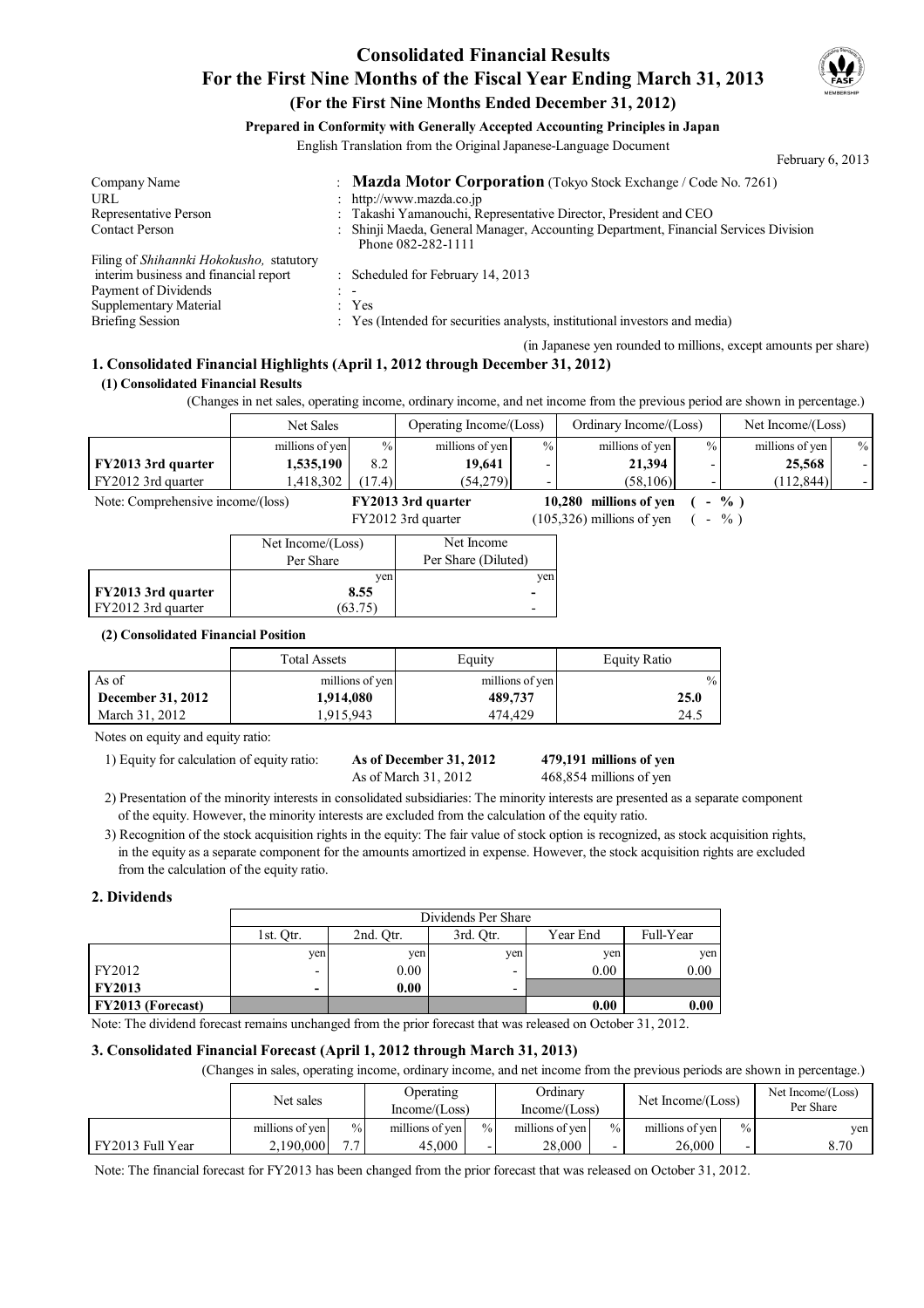**Notes:**

### **(1) Changes in Significant Subsidiaries during the period (changes in specified subsidiaries resulting in the change in scope of consolidation):** None Newly added subsidiaries: None Excluded subsidiaries: None Note: Please refer to "(7) Changes in Consolidation Scope and Application of Equity Method" on Page 14 of the attachment.

## **(2) Unique to Preparing Quarterly Consolidated Financial Statements:** None

#### **(3) Changes in accounting policies/ Changes in accounting estimates / Restatement:**

| 1) Changes in accounting policies with accompanying revision of accounting standards | Yes  |
|--------------------------------------------------------------------------------------|------|
| 2) Voluntary changes in accounting policies except 1)                                | None |
| 3) Changes in accounting estimates                                                   | Yes  |
| 4) Restatement                                                                       | None |

Note: Please refer to "(2) Changes in accounting policies / Changes in accounting estimates / Restatement" on Page 4 of the attachment.

| (4) Number of Shares Outstanding (Common Stock)         |                                                                              |                                              |
|---------------------------------------------------------|------------------------------------------------------------------------------|----------------------------------------------|
| 1) Shares issued (including treasury shares)            | As of December 31, 2012<br>As of March 31, 2012                              | 2,999,377,399 shares<br>2,999,377,399 shares |
| 2) Treasury shares                                      | As of December 31, 2012<br>As of March 31, 2012                              | 10,207,609 shares<br>10,201,538 shares       |
| 3) The average number of outstanding shares over period | For 9 months ended December 31, 2012<br>For 9 months ended December 31, 2011 | 2,989,172,669 shares<br>1,770,181,564 shares |

#### **Note on Progress in Quarterly Review Procedures by Independent Auditors**

This document is out of the scope of the quarterly review procedures based on the Financial Instruments and Exchange Act. The quarterly review procedures for the financial statements under this Act have not been completed as of the timing of disclosure of this document.

#### **Cautionary Statements with Respect to Forward-Looking Statements**

The financial forecast and other descriptions of the future presented in this document are an outlook based on our judgments and projections. The judgments and projections are based on information presently available. As such, the financial forecast and future descriptions are subject to uncertainties and risks, and are not contemplated to ensure the fulfillment thereof.

Accordingly, the actual financial performance may vary significantly due to various factors.

For detail such as precondition of the financial forecast, please refer to "1. Qualitative Information on Consolidated Results for the Quarterly Period - (3) Consolidated Financial Forecast" on page 3 of the attachment.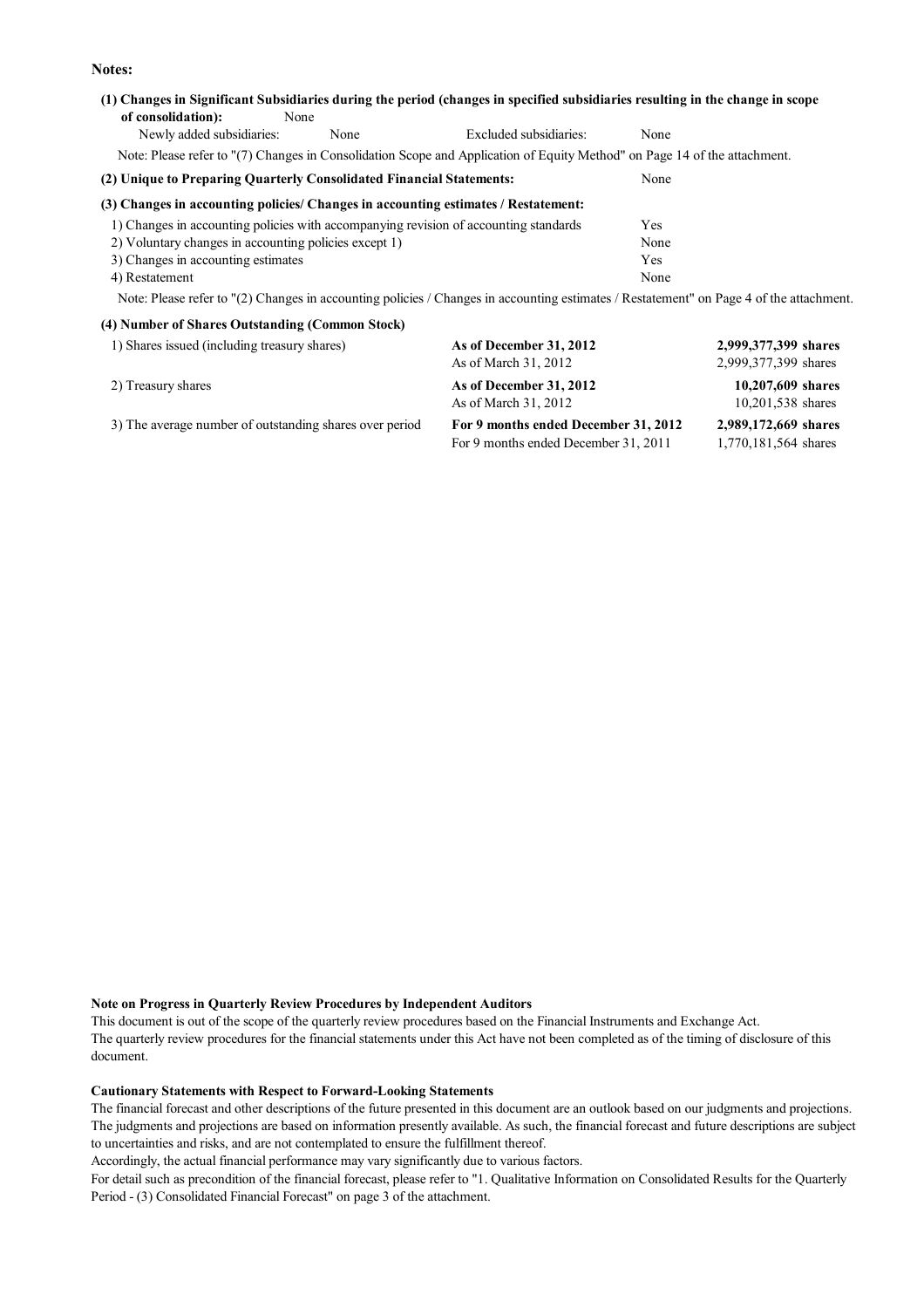### **ATTACHMENT**

**Table of Contents**

| 1. Qualitative Information on Consolidated Results for the Quarterly Period             |  |
|-----------------------------------------------------------------------------------------|--|
|                                                                                         |  |
|                                                                                         |  |
|                                                                                         |  |
|                                                                                         |  |
|                                                                                         |  |
| (2) Changes in accounting policies / Changes in accounting estimates / Restatement P. 4 |  |
|                                                                                         |  |
|                                                                                         |  |
| (2) Consolidated Statements of Operations and Comprehensive Income P. 8                 |  |
| For the first nine months ended December 31, 2012 and 2011                              |  |
|                                                                                         |  |
|                                                                                         |  |
| For the three months ended December 31, 2012 and 2011                                   |  |
|                                                                                         |  |
|                                                                                         |  |
|                                                                                         |  |
|                                                                                         |  |
|                                                                                         |  |
|                                                                                         |  |
| (7) Changes in Consolidation Scope and Application of Equity Method P. 14               |  |
|                                                                                         |  |
|                                                                                         |  |
|                                                                                         |  |

### **(Reference)**

**Financial Summary (Consolidated) For the First nine months of the Fiscal Year Ending March 31, 2013**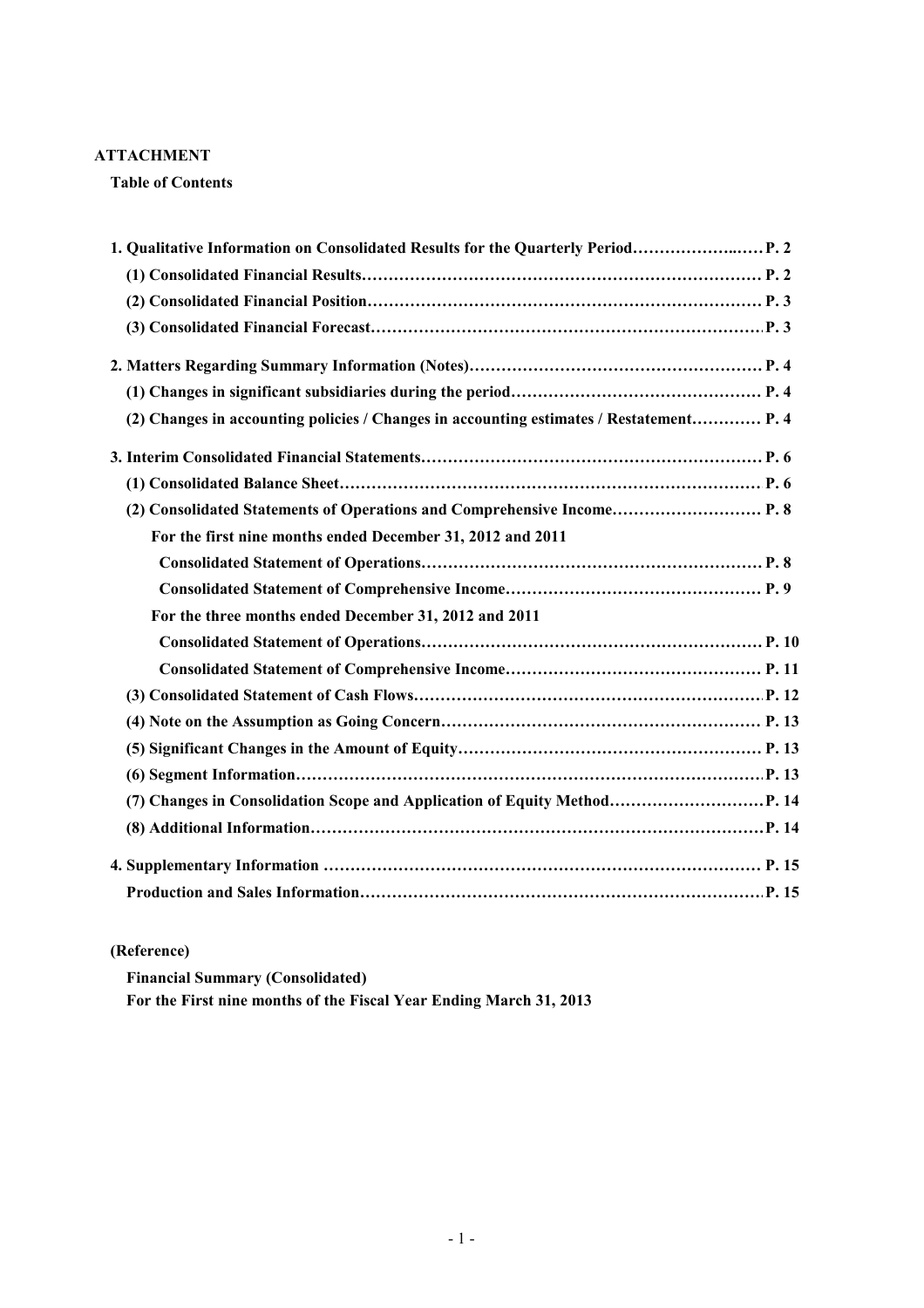## **1. Qualitative Information on Consolidated Results for the Quarterly Period (1) Consolidated Financial Results**

Economic and business environment surrounding the Mazda Group for the first nine months of Fiscal Year ending March 31, 2013 was as follows. In overseas, overall a sense of economic stagnation was deepened affected by the slow-paced economic recovery in U.S., the economic stagnation in European countries, and the slowdown in economic growth in emerging countries. On the other hand, in Japan, while there has been a sign of correcting the strong yen trend, the economy remains on a weak note under the slowdown of the economy in overseas.

Under such situation, consolidated sales for the first nine months of Fiscal Year ending March 31, 2013, increased by ¥116.9 billion (up 8.2%) year-over-year to ¥1,535.2 billion, owing to the volume and mix improvement.

Consolidated operating results amounted to a profit of ¥19.6 billion, owing to the improvement in volume, products mix and cost. (Consolidated operating result in the first nine months of last fiscal year was a loss of ¥54.3 billion.) Consolidated ordinary results amounted to a profit of ¥21.4 billion, while that in the first nine months of last fiscal year was a loss of ¥58.1 billion. Consolidated net results amounted to a profit of ¥25.6 billion, while that in the first nine months of last fiscal year was a loss of ¥112.8 billion.

Year-over-year performance in retail volume by primary markets for the first nine months of Fiscal Year ending March 31, 2013 was as follows. In Japan, retail volume increased by 9.4% year-over-year to 150 thousand units; mainly due to the ongoing strong sales of "Mazda CX-5", which won the "2012-2013 Car of the Year Japan". In North America, retail volume increased by 1.5% year-over-year to 270 thousand units through a high level of sales in U.S. In Europe, retail volume was down 7.6% to 119 thousand units, while "CX-5" recorded strong sales. In China, retail volume was down 21.5% to 129 thousand units, while the sales are in the trend of recovery. In other areas, retail volume was up 15.7% to 225 thousand units through high level of sales maintained in Australia and ASEAN countries. As a result, the global retail volume was 893 thousand units, up 0.2% from the same period of the last fiscal year.

Performance by reportable segment for the first nine months of Fiscal Year ending March 31, 2013 was as follows. In Japan, net sales increased by ¥69.9 billion (up 5.5%) year-over-year to ¥1,338.7 billion and segment profit (operating profit) increased by ¥93.1 billion to ¥51.0 billion. In North America, net sales increased by ¥55.3 billion (up 14.4%) year-over-year to ¥440.4 billion and segment loss (operating loss) increased by ¥5.2 billion to ¥38.3 billion. In Europe, net sales decreased by ¥6.0 billion (down 2.5%) year-over-year to ¥230.6 billion and segment income (operating income) decreased by ¥4.7 billion (down 68.4%) to ¥2.2 billion. In other areas, net sales increased by ¥97.1 billion (up 46.7%) year-over-year to ¥305.0 billion and segment income (operating income) increased by ¥6.9 billion to ¥14.2 billion (up 93.5%).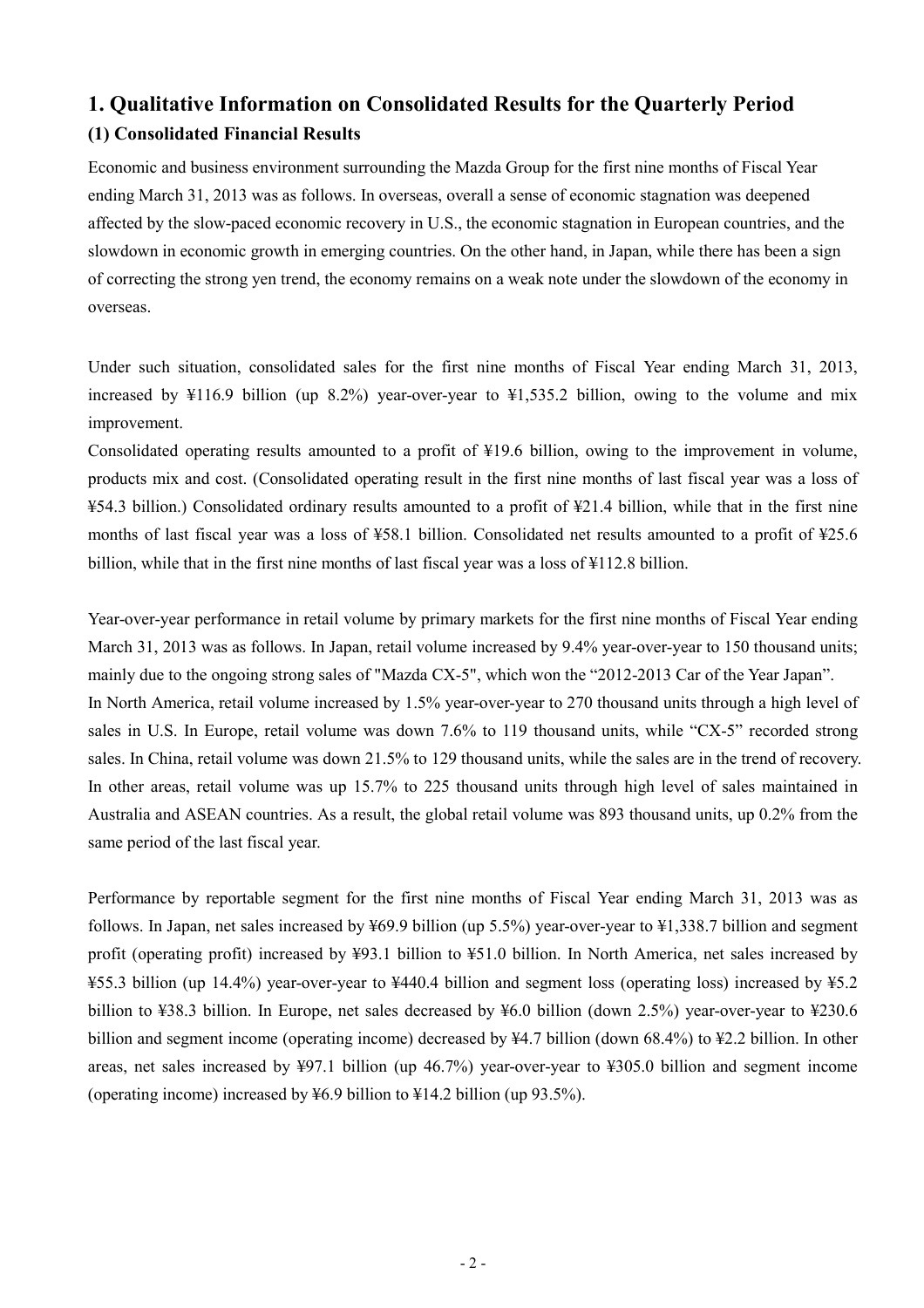### **(2) Consolidated Financial Position**

### (Assets, Liabilities and Equity)

As of December 31, 2012, total assets amounted to ¥1,914.1 billion, a decrease of ¥1.9 billion compared to the end of the last fiscal year. Total liabilities amounted to  $\frac{1}{4}1.424.3$  billion, a decrease of  $\frac{1}{4}17.2$  billion compared to the end of the last fiscal year.

Equity as of December 31, 2012 increased by ¥15.3 billion to ¥489.7 billion compared to the end of the last fiscal year. Equity ratio increased by 0.5 percentage points from the end of the last fiscal year to 25.0% (The equity ratio after the recognition of equity credit attributes of the Subordinated Loan was 26.9%).

#### (Cash Flows)

As of December 31, 2012, cash and cash equivalents amounted to ¥421.0 billion, a decrease of ¥56.3 billion compared to the end of last fiscal year.

For the first nine months of Fiscal Year ending March 31, 2013, net cash used in operating activities was ¥25.8 billion, mainly reflecting an increased burden of working capital mainly by an increase in inventories. (For the first nine months of the last fiscal year, net cash used in operating activities was ¥81.6 billion.) Net cash used in investing activities amounted to ¥21.9 billion, mainly reflecting capital expenditure for the acquisition of tangible fixed assets and intangible fixed assets of ¥57.1 billion and the proceeds from sales of tangible fixed assets of ¥15.1 billion. (For the first nine months of the last fiscal year, net cash used in investing activities was ¥47.0 billion.)

As a result, consolidated free cash flow (net of operating and investing activities) was negative ¥47.6 billion. (For the first nine months of the last fiscal year, consolidated free cash flow was negative ¥128.7 billion.)

Also, net cash used in financing activities amounted to ¥13.1 billion, mainly reflecting the redemption of bond and payment of long-term loans payable of ¥54.9 billion and increase in short-term loans payable of ¥43.4 billion. (For the first nine months of the last fiscal year, net cash provided by financing activities was ¥52.7 billion.)

As of December 31, 2012, after deducting cash and cash equivalents from financial debt, net financial debt totaled ¥345.1 billion, an increase of ¥44.3 billion from the end of the last fiscal year, and the net debt-to-equity ratio was at 72.0% (Net-debt-to-equity ratio after the recognition of equity credit attributes of the Subordinated Loan was 60.3%).

### **(3) Consolidated Financial Forecast**

In light of the recent trend in our business performance, we have revised the financial forecast for Fiscal Year ending March 2013, as shown in next page. The prior forecast was announced on October 31, 2012.

The revised forecast is expected to exceed the previous forecast due to the revision of the exchange rate assumptions and further improvements of cost.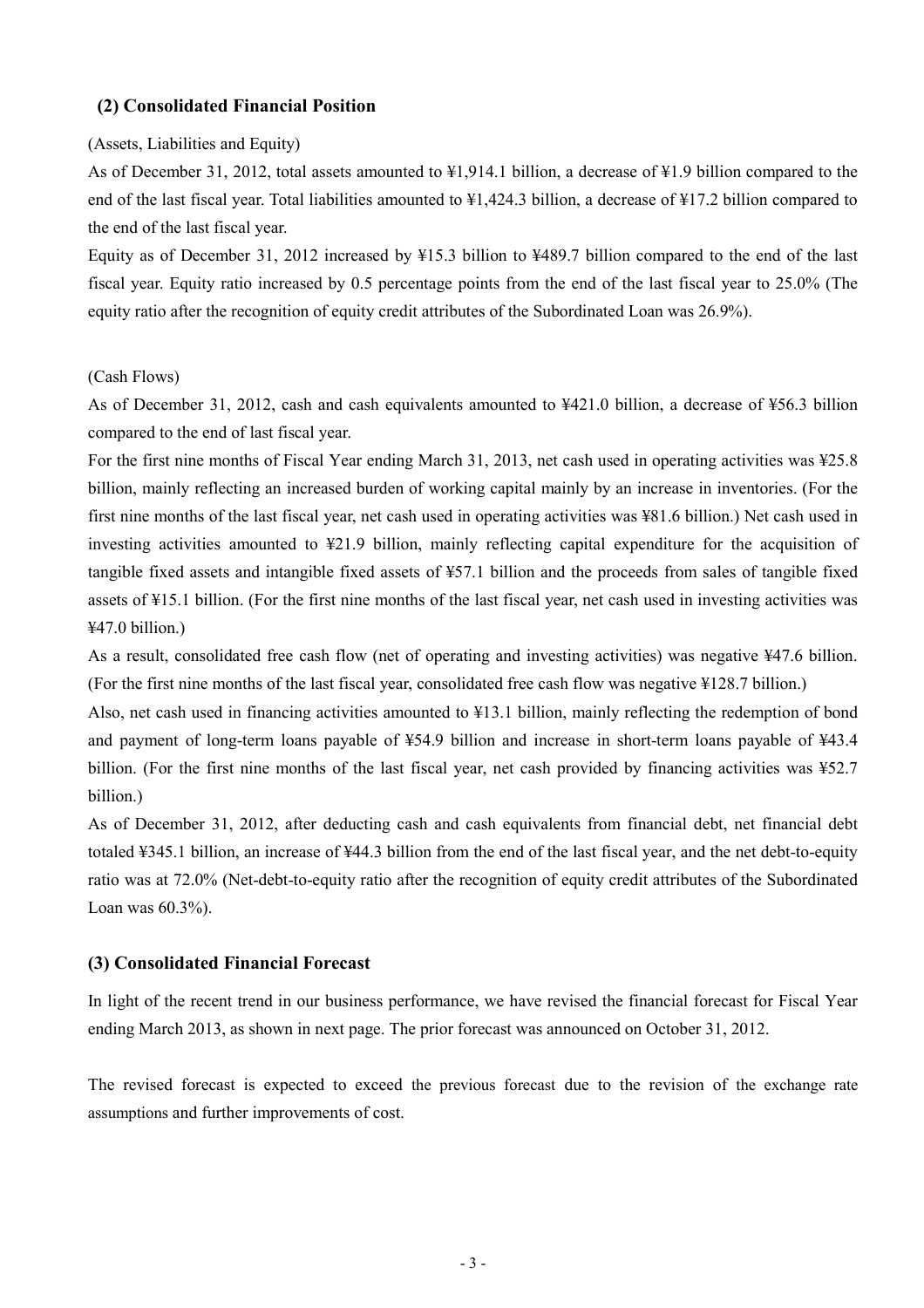|                  | <b>Full Year</b>                     | vs. Last Fiscal Year |
|------------------|--------------------------------------|----------------------|
| Net sales        | $\text{\textsterling} 2,190$ billion | $up 7.7\%$           |
| Operating income | $\frac{1}{2}$ 45 billion             |                      |
| Ordinary income  | $\frac{1}{28}$ billion               |                      |
| Net income       | $\frac{1}{2}$ 26 billion             |                      |

### **Consolidated Financial Forecast (Fiscal Year ending March 2013)**

The exchange rate assumptions for the full year forecast are ¥81 to the dollar and ¥104 to the Euro (¥85 to the dollar and ¥110 to the Euro for the fourth quarter).

|               | <b>Full Year</b>     | vs. Last Fiscal Year |
|---------------|----------------------|----------------------|
| Domestic      | 217 thousand units   | $up\ 5.6\%$          |
| North America | 380 thousand units   | up 2.2%              |
| Europe        | 177 thousand units   | down $3.2\%$         |
| China         | 170 thousand units   | down 23.6%           |
| Other         | 306 thousand units   | $up 16.0\%$          |
| Total         | 1,250 thousand units | $up\ 0.3\%$          |

#### **Global Retail Volume Forecast (Fiscal Year ending March 2013)**

Note: The forecast stated above is based on management's judgment and views in the light of information presently available. By nature, such forecasts are subject to risks and uncertainties, and are not contemplated to ensure the fulfillment thereof. Therefore, we advise against making an investment decision by solely relying on this forecast. Variables that could affect the actual financial results include, but are not limited to, the economic environments surrounding our business areas and fluctuations in yen-to-dollar and other exchange rates.

## **2. Matters Regarding Summary Information (Notes) (1) Changes in Significant Subsidiaries during the period**

None.

Regarding the changes in consolidation scope for the first nine months of Fiscal Year ending March 31, 2013, please refer to "(7) Changes in Consolidated Scope and Application of Equity Method" on Page 14.

### **(2) Changes in accounting policies / Changes in accounting estimates / Restatement**

### (Changes in accounting estimates)

Useful lives and residual values of tangible fixed assets of Mazda were estimated by a method equivalent to the provisions of Japanese Corporation Tax Law until last Fiscal Year ended March 31, 2012.

The use of machinery and equipment, tools, furniture and fixtures was investigated as the utility of production facility is broadened in line with the introduction of the next generation models equipped with SKYACTIV, manufactured by flexible production system led by Monotsukuri (Manufacturing) Innovation and the increase in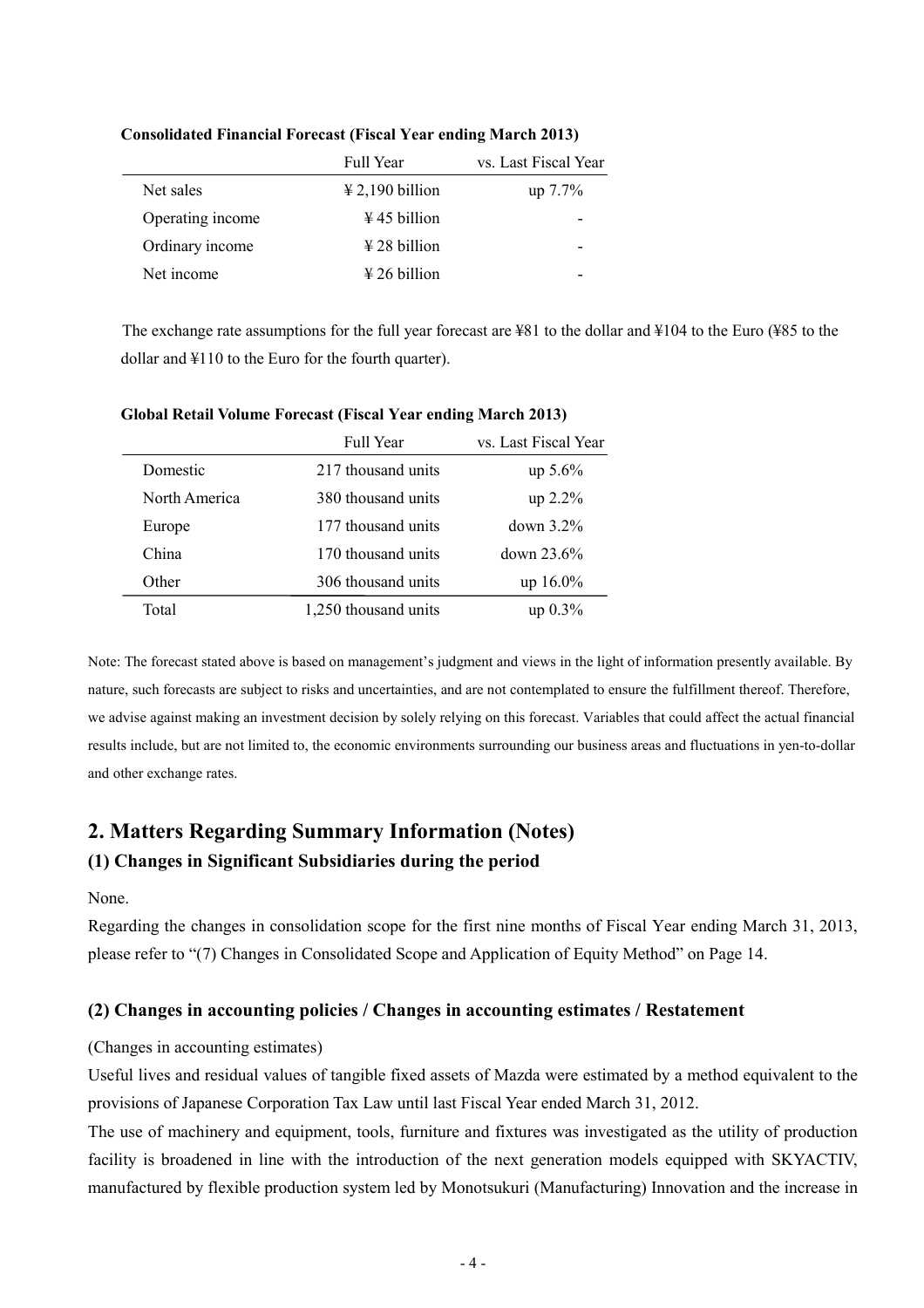investment in associated production facility.

As a result of the above mentioned research, useful lives for most of the tangible fixed assets turned out to be longer. The effect of the change in useful lives was recognized prospectively from the first quarter for Fiscal Year ending March 31, 2013. Also, residual values for all of the tangible fixed assets were revised as it will be one yen at the end of the useful lives.

By the above mentioned changes in useful lives, operating income for the first nine months of Fiscal Year ending March 31, 2013 increased by ¥3,754 million, ordinary income and income before income taxes increased by ¥3,872 million, respectively.

(Changes in accounting policies which are difficult to distinguish from changes in accounting estimates) From the first quarter of Fiscal Year ending March 31, 2013, domestic consolidated subsidiaries changed the depreciation method due to the revision of Japanese Corporation Tax Law for depreciable assets acquired on or after April 1, 2012. The effect of this change on the consolidated statement of operations for the first nine months of Fiscal Year ending March 31, 2013 is immaterial.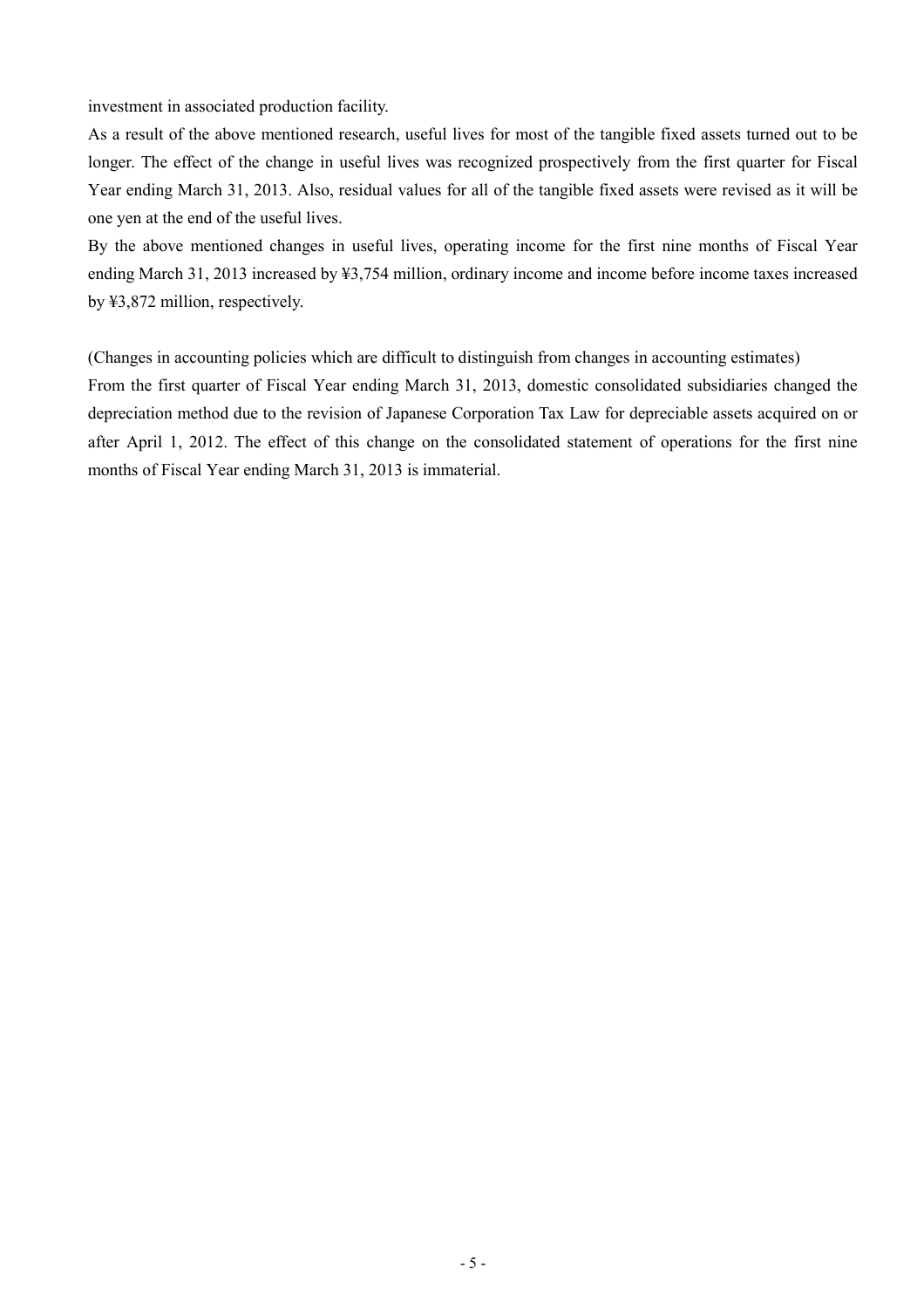## **3. Interim Consolidated Financial Statements**

### **(1) Consolidated Balance Sheet**

**(December 31 and March 31, 2012)**

|                                          |                | (Millions of Yen) |
|------------------------------------------|----------------|-------------------|
|                                          | FY2012         | <b>FY2013</b>     |
| As of                                    | March 31, 2012 | December 31, 2012 |
| <b>ASSETS</b>                            |                |                   |
| <b>Current Assets:</b>                   |                |                   |
| Cash and time deposits                   | 228,442        | 268,044           |
| Trade notes and accounts receivable      | 166,008        | 130,747           |
| Securities                               | 249,874        | 154,000           |
| Inventories                              | 216,190        | 295,881           |
| Other                                    | 130,640        | 137,893           |
| Allowance for doubtful receivables       | (1, 457)       | (1,045)           |
| Total current assets                     | 989,697        | 985,520           |
| <b>Fixed Assets:</b>                     |                |                   |
| Tangible fixed assets:                   |                |                   |
| Buildings and structures (net)           | 142,094        | 139,813           |
| Machinery, equipment and vehicles (net)  | 157,070        | 153,607           |
| Land                                     | 426,700        | 410,085           |
| Leased assets (net)                      | 8,391          | 5,734             |
| Other (net)                              | 49,981         | 64,298            |
| Total tangible fixed assets              | 784,236        | 773,537           |
| Intangible fixed assets                  | 20,736         | 20,294            |
| Investments and other fixed assets:      |                |                   |
| Investment securities                    | 93,358         | 108,120           |
| Other                                    | 32,227         | 31,121            |
| Allowance for doubtful receivables       | (3,787)        | (3,988)           |
| Investment valuation allowance           | (524)          | (524)             |
| Total investments and other fixed assets | 121,274        | 134,729           |
| Total fixed assets                       | 926,246        | 928,560           |
| <b>Total Assets</b>                      | 1,915,943      | 1,914,080         |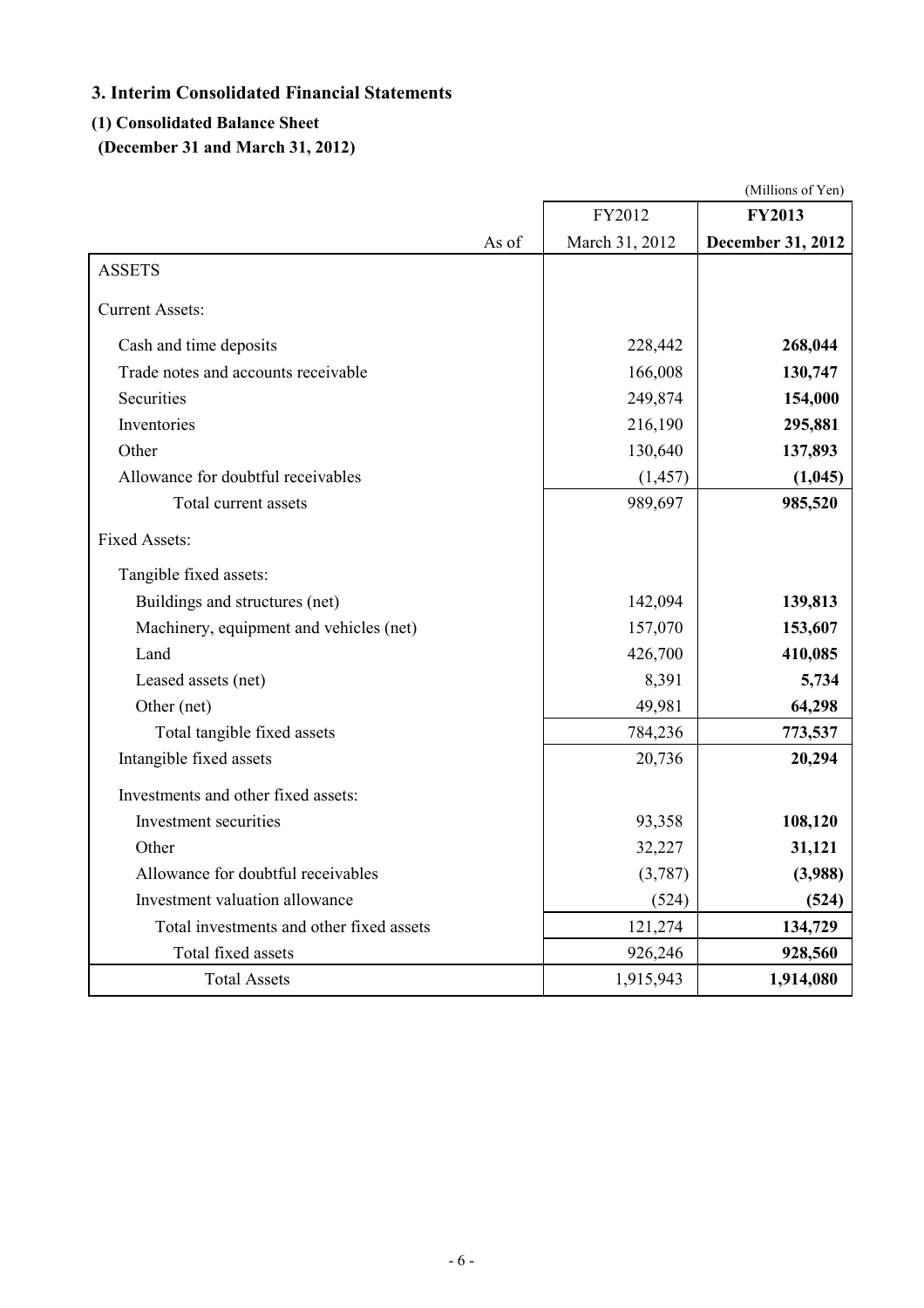(Millions of Yen)

|                                                                      | FY2012         | <b>FY2013</b>     |
|----------------------------------------------------------------------|----------------|-------------------|
| As of                                                                | March 31, 2012 | December 31, 2012 |
| <b>LIABILITIES</b>                                                   |                |                   |
| <b>Current Liabilities:</b>                                          |                |                   |
| Trade notes and accounts payable                                     | 244,405        | 241,719           |
| Short-term loans payable                                             | 65,842         | 113,625           |
| Long-term loans payable due within one year                          | 41,439         | 55,587            |
| Bonds due within one year                                            | 45,100         | 30,100            |
| Lease obligations                                                    | 7,702          | 3,062             |
| Accrued income taxes                                                 | 8,684          | 8,084             |
| Accrued expenses                                                     | 119,346        | 109,735           |
| Reserve for warranty expenses                                        | 33,178         | 31,712            |
| Other                                                                | 57,103         | 76,697            |
| Total current liabilities                                            | 622,799        | 670,321           |
| <b>Fixed Liabilities:</b>                                            |                |                   |
| <b>Bonds</b>                                                         | 50,650         | 40,600            |
| Long-term loans payable                                              | 563,043        | 519,739           |
| Lease obligations                                                    | 4,309          | 3,433             |
| Deferred tax liability related to land revaluation                   | 79,774         | 75,304            |
| Employees' and executive officers' severance and retirement benefits | 76,150         | 71,420            |
| Reserve for loss from business of affiliates                         | 7,671          | 6,726             |
| Reserve for environmental measures                                   | 1,494          | 1,539             |
| Other reserves                                                       | 399            | 276               |
| Other                                                                | 35,225         | 34,985            |
| Total fixed liabilities                                              | 818,715        | 754,022           |
| <b>Total Liabilities</b>                                             | 1,441,514      | 1,424,343         |
| <b>EQUITY</b>                                                        |                |                   |
| Capital and Retained Earnings:                                       |                |                   |
| Common stock                                                         | 258,957        | 258,957           |
| Capital surplus                                                      | 242,649        | 242,649           |
| Retained earnings                                                    | (88, 715)      | (55,208)          |
| Treasury stock                                                       | (2,190)        | (2,190)           |
| Total capital and retained earnings                                  | 410,701        | 444,208           |
| Accumulated Other Comprehensive Income/(loss)                        |                |                   |
| Net unrealized loss on available-for-sale securities                 | (160)          | (338)             |
| Net gain/(loss) on derivative instruments                            | (3,529)        | (17, 138)         |
| Land revaluation                                                     | 143,108        | 135,737           |
| Foreign currency translation adjustments                             | (76, 833)      | (77, 244)         |
| Pension adjustments recognized by foreign consolidated subsidiaries  | (4, 433)       | (6, 034)          |
| Total accumulated other comprehensive income                         | 58,153         | 34,983            |
| <b>Stock Acquisition Rights</b>                                      | 259            | 6                 |
| Minority Interests in Consolidated Subsidiaries                      | 5,316          | 10,540            |
| <b>Total Equity</b>                                                  | 474,429        | 489,737           |
| <b>Total Liabilities and Equity</b>                                  | 1,915,943      | 1,914,080         |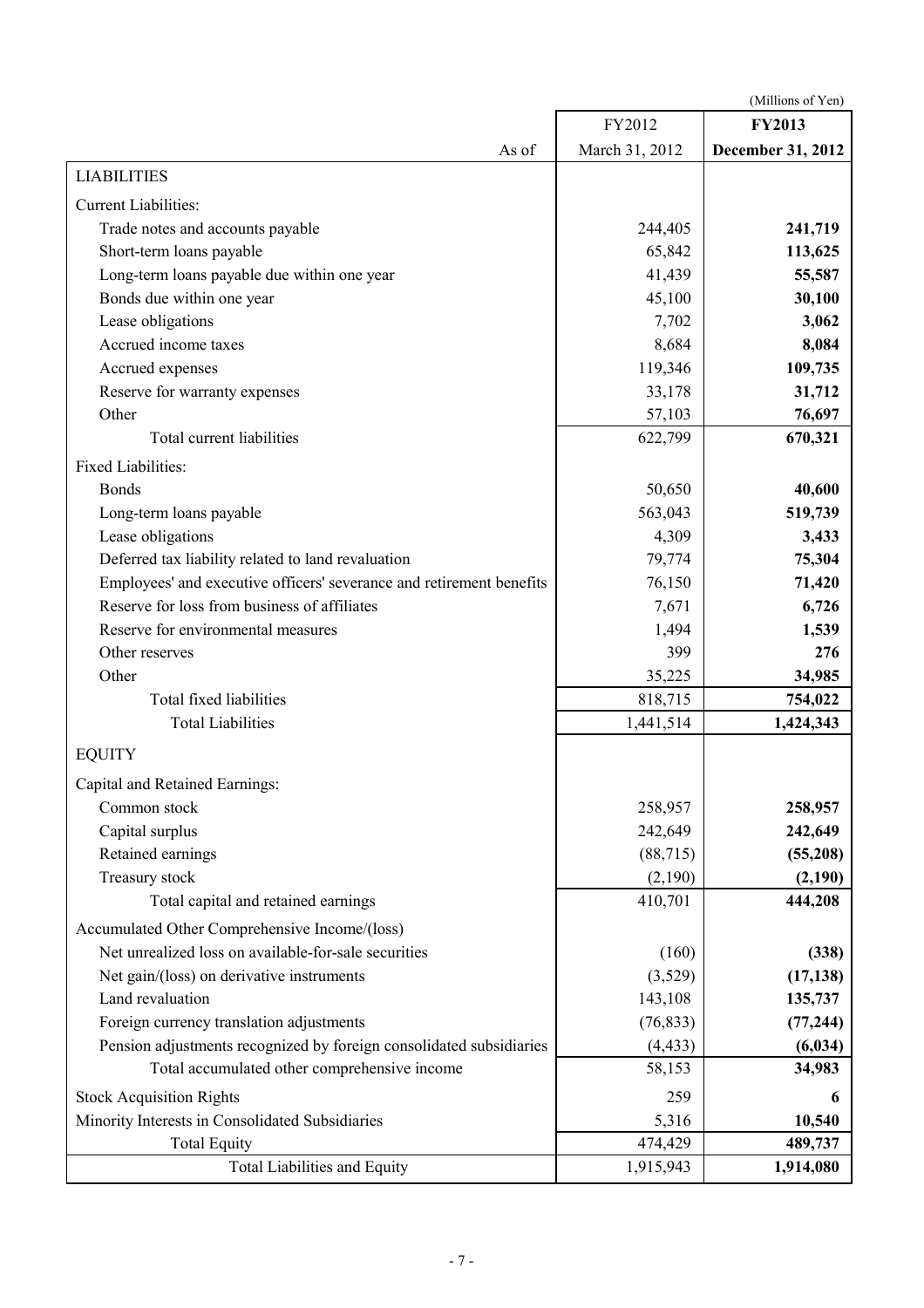# **(2) Consolidated Statements of Operations and Comprehensive Income**

## **For the first nine months ended December 31, 2012 and 2011**

## **Consolidated Statement of Operations**

|                                                                                                                                                                                        |                                         | (Millions of Yen)                |
|----------------------------------------------------------------------------------------------------------------------------------------------------------------------------------------|-----------------------------------------|----------------------------------|
|                                                                                                                                                                                        | FY2012                                  | <b>FY2013</b>                    |
| For the first nine months ended                                                                                                                                                        | December 31, 2011                       | December 31, 2012                |
| Net sales                                                                                                                                                                              | 1,418,302                               | 1,535,190                        |
| Costs of sales                                                                                                                                                                         | 1,165,003                               | 1,210,569                        |
| Gross profit on sales                                                                                                                                                                  | 253,299                                 | 324,621                          |
| Selling, general and administrative expenses                                                                                                                                           | 307,578                                 | 304,980                          |
| Operating income/(loss)                                                                                                                                                                | (54,279)                                | 19,641                           |
| Non-operating income<br>Interest income<br>Equity in net income of affiliated companies<br>Foreign exchange gain<br>Other                                                              | 1,652<br>8,091<br>3,770                 | 1,861<br>6,251<br>4,488<br>3,841 |
| Total                                                                                                                                                                                  | 13,513                                  | 16,441                           |
| Non-operating expenses<br>Interest expense<br>Foreign exchange loss<br>Other                                                                                                           | 8,574<br>5,738<br>3,028                 | 10,576<br>4,112                  |
| Total                                                                                                                                                                                  | 17,340                                  | 14,688                           |
| Ordinary income/(loss)                                                                                                                                                                 | (58, 106)                               | 21,394                           |
| Extraordinary profits<br>Gain on sales of tangible fixed assets<br>Gain on sales of subsidiaries and affiliates' stocks<br>State subsidy<br>Other                                      | 173<br>199                              | 294<br>9,574<br>2,704<br>875     |
| Total                                                                                                                                                                                  | 372                                     | 13,447                           |
| <b>Extraordinary losses</b><br>Loss on retirement and sale of tangible fixed assets<br>Loss on impairment of fixed assets<br>Loss on disaster<br>Business restructuring costs<br>Other | 2,104<br>687<br>3,653<br>1,294<br>1,063 | 2,136<br>1,010<br>1,227<br>356   |
| Total                                                                                                                                                                                  | 8,801                                   | 4,729                            |
| Income/(loss) before income taxes                                                                                                                                                      | (66, 535)                               | 30,112                           |
| Income taxes<br>Current<br>Prior year<br>Deferred                                                                                                                                      | 8,442<br>(2,158)<br>39,973              | 12,655<br>(8, 146)               |
| Total                                                                                                                                                                                  | 46,257                                  | 4,509                            |
| Income/(loss) before minority interests                                                                                                                                                | (112,792)                               | 25,603                           |
| Minority interests in consolidated subsidiaries                                                                                                                                        | 52                                      | 35                               |
| Net income/(loss)                                                                                                                                                                      | (112, 844)                              | 25,568                           |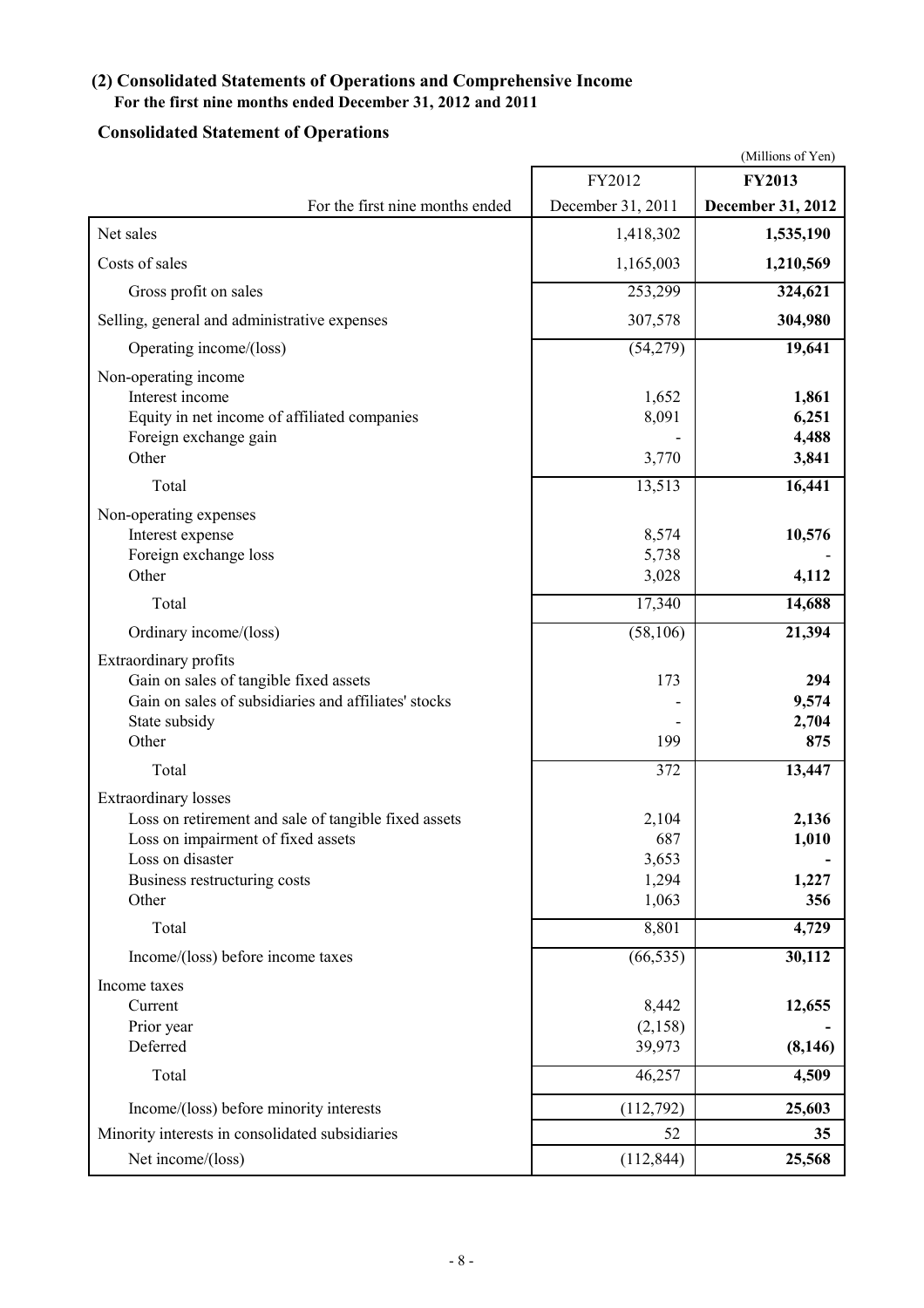## **Consolidated Statement of Comprehensive Income**

|                                                                                        |                   | (Millions of Yen)        |
|----------------------------------------------------------------------------------------|-------------------|--------------------------|
|                                                                                        | FY2012            | <b>FY2013</b>            |
| For the first nine months ended                                                        | December 31, 2011 | <b>December 31, 2012</b> |
| Income/(loss) before minority interests                                                | (112,792)         | 25,603                   |
| Other comprehensive income/(loss)                                                      |                   |                          |
| Net unrealized gain/(loss) on available-for-sale securities                            | (213)             | (189)                    |
| Net gain/(loss) on derivative instruments                                              | 5,923             | (13, 455)                |
| Revaluation reserve for land                                                           | 11,250            |                          |
| Foreign currency translation adjustments                                               | (4,988)           | (1,639)                  |
| Pension adjustments recognized by foreign consolidated subsidiaries                    | 164               | (1,601)                  |
| Share of other comprehensive income of affiliates<br>accounted for using equity method | (4,670)           | 1,561                    |
| Total                                                                                  | 7,466             | (15,323)                 |
| Comprehensive income/(loss)                                                            | (105, 326)        | 10,280                   |
| Comprehensive income/(loss) attributable to:                                           |                   |                          |
| Owners of the parent                                                                   | (105, 241)        | 9,769                    |
| Minority interests                                                                     | (85)              | 511                      |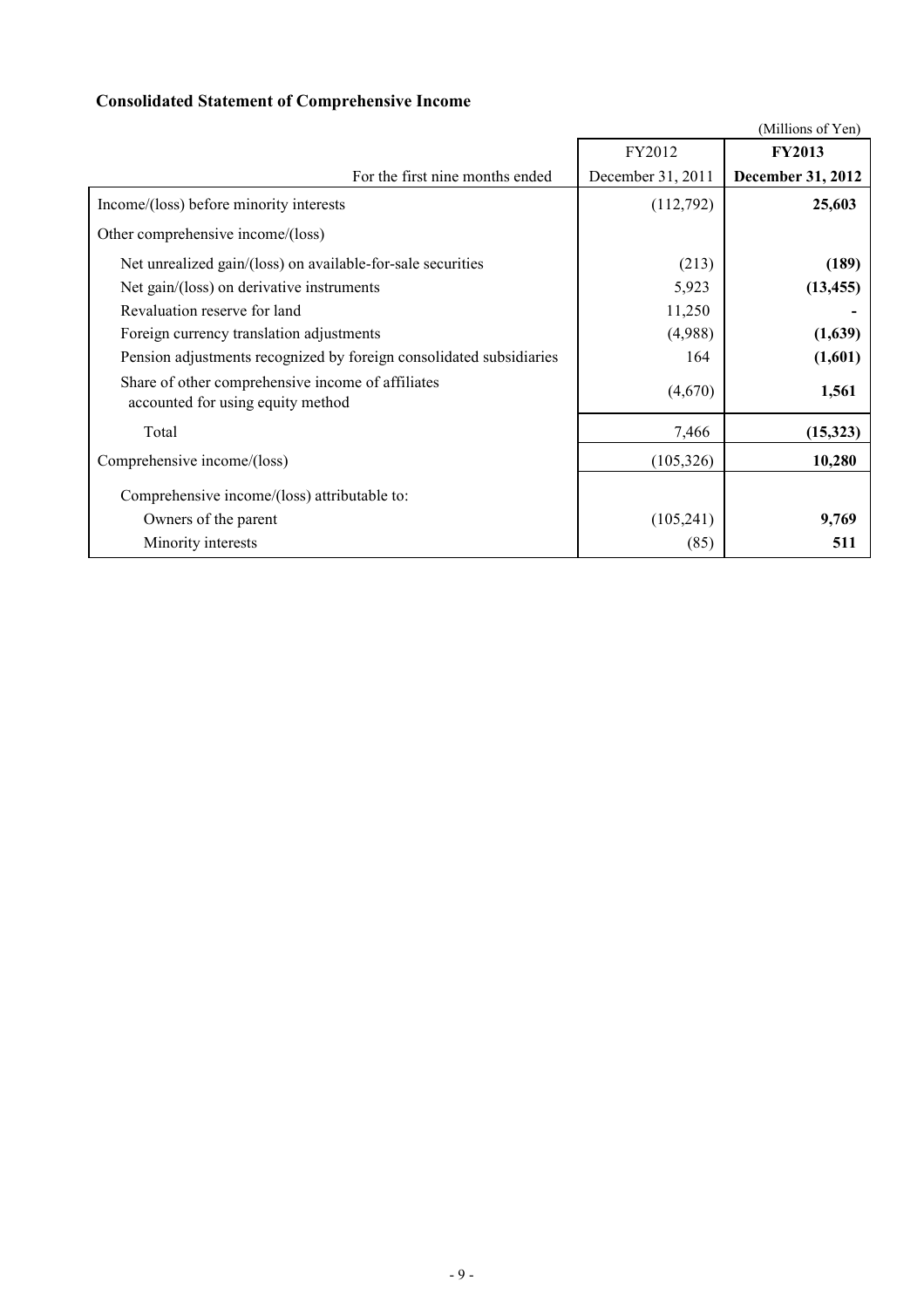## **For the three months ended December 31, 2012 and 2011**

## **Consolidated Statement of Operations**

|                                                                                                                                                             |                                | (Millions of Yen)               |
|-------------------------------------------------------------------------------------------------------------------------------------------------------------|--------------------------------|---------------------------------|
|                                                                                                                                                             | FY2012                         | FY2013                          |
| For the three months ended                                                                                                                                  | December 31, 2011              | December 31, 2012               |
| Net sales                                                                                                                                                   | 459,140                        | 511,687                         |
| Costs of sales                                                                                                                                              | 387,277                        | 402,798                         |
| Gross profit on sales                                                                                                                                       | 71,863                         | 108,889                         |
| Selling, general and administrative expenses                                                                                                                | 104,506                        | 100,723                         |
| Operating income                                                                                                                                            | (32, 643)                      | 8,166                           |
| Non-operating income<br>Interest income<br>Equity in net income of affiliated companies<br>Foreign exchange gain<br>Other                                   | 509<br>1,051<br>5,934<br>1,340 | 616<br>4,155<br>12,066<br>1,172 |
| Total                                                                                                                                                       | 8,834                          | 18,009                          |
| Non-operating expenses<br>Interest expense<br>Other                                                                                                         | 2,886<br>801                   | 3,487<br>1,735                  |
| Total                                                                                                                                                       | 3,687                          | 5,222                           |
| Ordinary income/(loss)                                                                                                                                      | (27, 496)                      | 20,953                          |
| Extraordinary profits<br>Gain on sales of tangible fixed assets<br>State subsidy<br>Other                                                                   | 50<br>1                        | 6<br>2,379<br>1,131             |
| Total                                                                                                                                                       | 51                             | 3,516                           |
| Extraordinary losses<br>Loss on retirement and sale of tangible fixed assets<br>Loss on impairment of fixed assets<br>Business restructuring costs<br>Other | 763<br>22<br>1,294<br>342      | 860<br>682<br>95                |
| Total                                                                                                                                                       | $\overline{2,}421$             | 1,637                           |
| Income/(loss) before income taxes                                                                                                                           | (29, 866)                      | 22,832                          |
| Income taxes<br>Current<br>Deferred<br>Total                                                                                                                | 1,810<br>41,263<br>43,073      | 4,088<br>(1,036)<br>3,052       |
| Income/(loss) before minority interests                                                                                                                     | (72, 939)                      | 19,780                          |
| Minority interests in consolidated subsidiaries                                                                                                             | 26                             | (44)                            |
| Net income/(loss)                                                                                                                                           | (72, 965)                      | 19,824                          |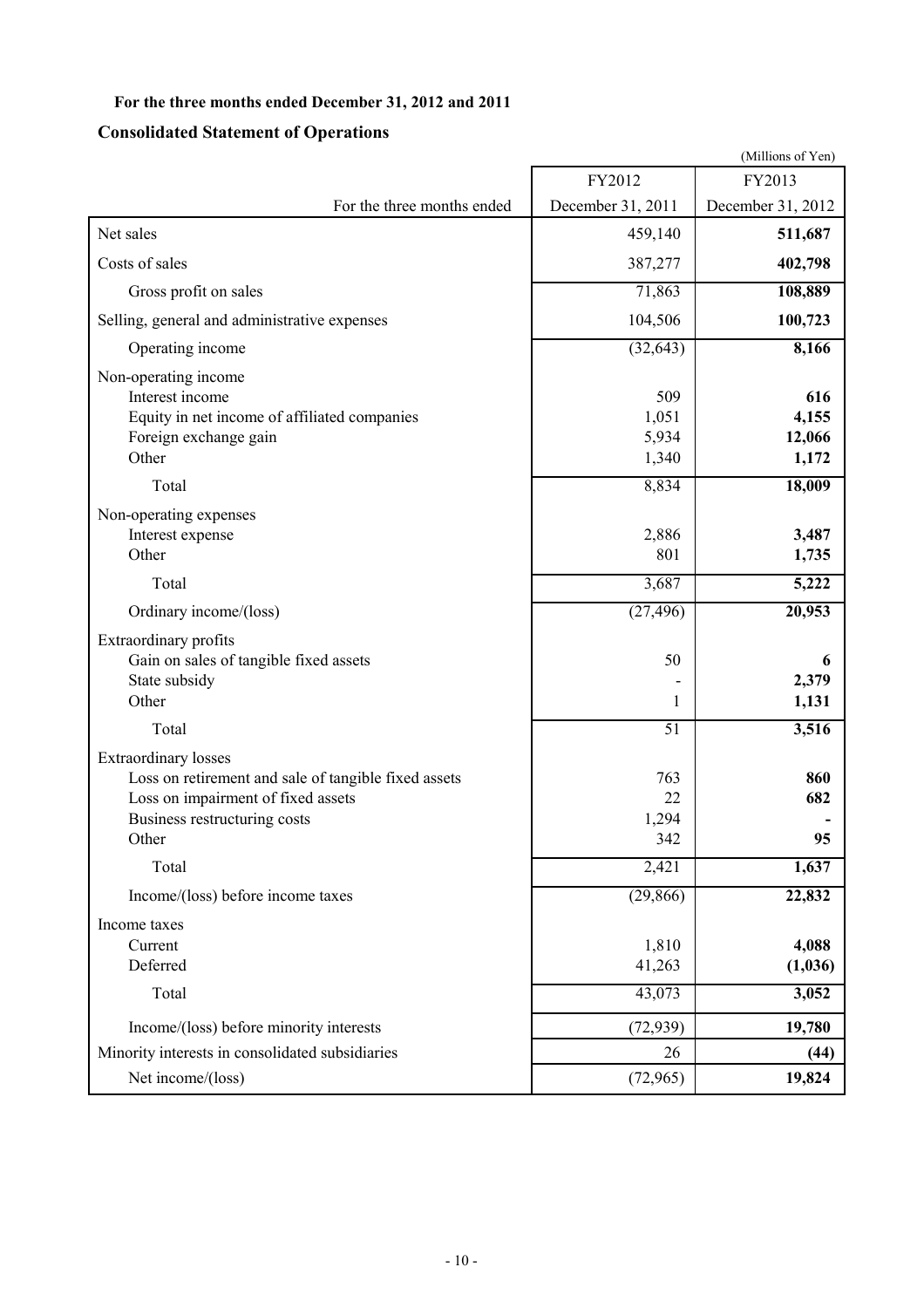## **Consolidated Statement of Comprehensive Income**

|                                                                                        |                   | (Millions of Yen)        |
|----------------------------------------------------------------------------------------|-------------------|--------------------------|
|                                                                                        | FY2012            | <b>FY2013</b>            |
| For the three months ended                                                             | December 31, 2011 | <b>December 31, 2012</b> |
| Income/(loss) before minority interests                                                | (72, 939)         | 19,780                   |
| Other comprehensive income/(loss)                                                      |                   |                          |
| Net unrealized gain/(loss) on available-for-sale securities                            | (223)             | 216                      |
| Net gain/(loss) on derivative instruments                                              | (2,361)           | (18,003)                 |
| Revaluation reserve for land                                                           | 11,250            |                          |
| Foreign currency translation adjustments                                               | (566)             | (644)                    |
| Pension adjustments recognized by foreign consolidated subsidiaries                    | (36)              | (615)                    |
| Share of other comprehensive income of affiliates<br>accounted for using equity method | (3,897)           | 564                      |
| Total                                                                                  | 4,167             | (18, 482)                |
| Comprehensive income/(loss)                                                            | (68, 772)         | 1,298                    |
| Comprehensive income/(loss) attributable to:                                           |                   |                          |
| Owners of the parent                                                                   | (68, 779)         | 591                      |
| Minority interests                                                                     |                   | 707                      |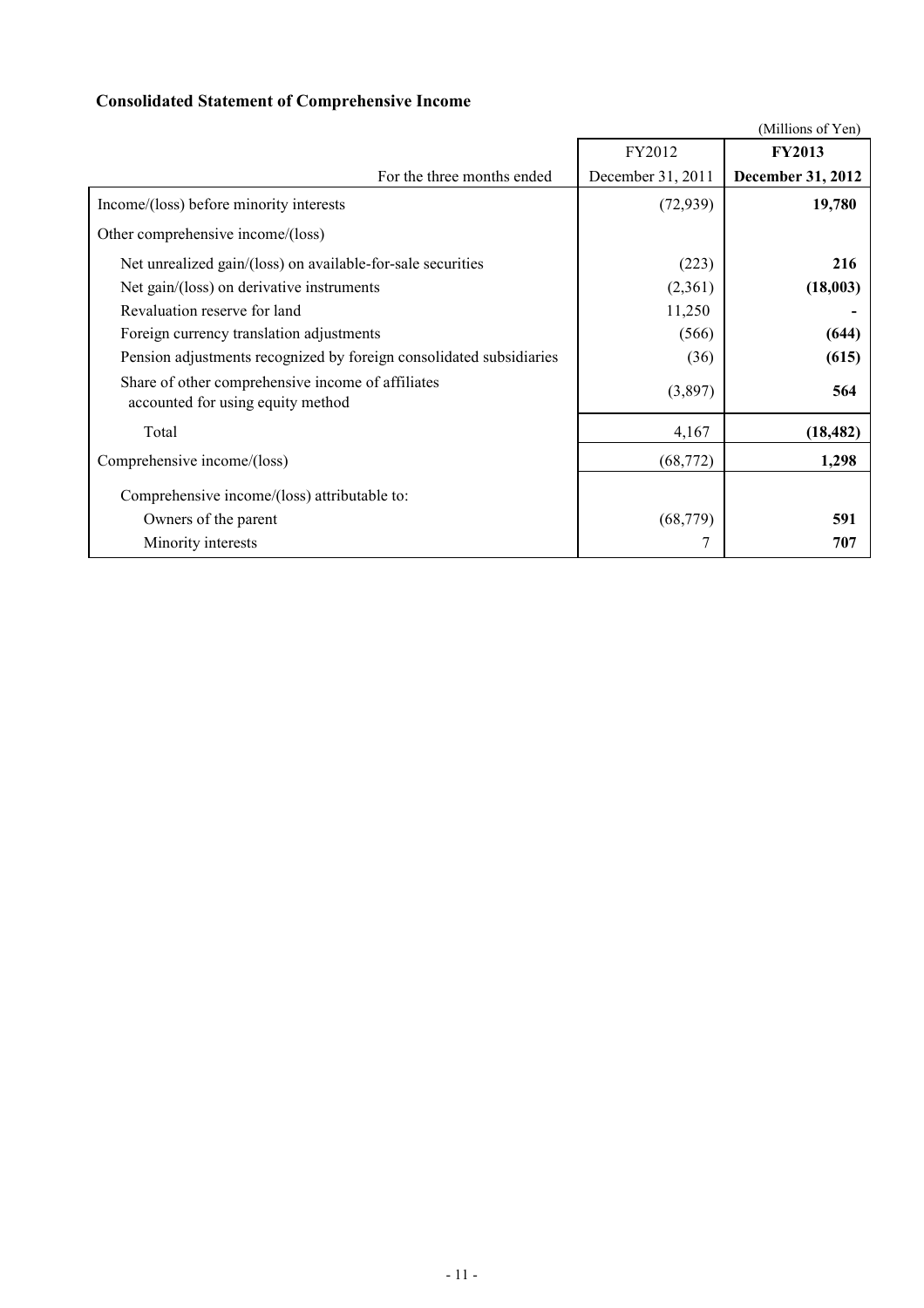### **(3) Consolidated Statement of Cash Flows**

### **For the first nine months ended December 31, 2012 and 2011**

|                                                                                     |                       | (Millions of Yen)     |
|-------------------------------------------------------------------------------------|-----------------------|-----------------------|
|                                                                                     | FY2012                | <b>FY2013</b>         |
| For the first nine months ended                                                     | December 31, 2011     | December 31, 2012     |
| Cash flows from operating activities:                                               |                       |                       |
| Income/(loss) before income taxes                                                   | (66, 535)             | 30,112                |
| Adjustments to reconcile income/(loss) before income taxes to net cash              |                       |                       |
| provided by/(used in) operating activities:                                         |                       |                       |
| Depreciation and amortization                                                       | 51,579                | 44,926                |
| Loss on impairment of fixed assets                                                  | 687                   | 1,010                 |
| Increase/(decrease) in allowance for doubtful receivables                           | (118)                 | 100                   |
| Increase/(decrease) in reserve for warranty expenses                                | (6, 131)              | (1, 466)              |
| Increase/(decrease) in Employees' and executive officers'                           |                       |                       |
| severance and retirement benefits                                                   | (3,108)               | (3, 824)              |
| Increase/(decrease) in reserve for loss from business of affiliates                 | (1, 465)              | (945)                 |
| Increase (decrease) in provision for environmental measures                         | 4                     | 46                    |
| Interest and dividend income                                                        | (1,798)               | (2,112)               |
| Interest expense                                                                    | 8,574                 | 10,576                |
| Equity in net loss/(income) of affiliated companies                                 | (8,091)               | (6,251)               |
| Loss/(gain) on retirement and sale of tangible fixed assets                         | 1,931                 | 1,842                 |
| Loss/(gain) on sales of subsidiaries and affiliates' stock                          |                       | (9,574)               |
| State subsidy                                                                       |                       | (2,704)               |
| Decrease/(increase) in trade notes and accounts receivable                          | 34,682                | 28,175                |
| Decrease/(increase) in inventories                                                  | (96,296)              | (77, 052)             |
| Increase/(decrease) in trade notes and accounts payable                             | 30,216                | 606                   |
| Increase/(decrease) in other current liabilities                                    | (4,897)               | (10, 247)             |
| Other                                                                               | (3,915)               | (8,681)               |
| Subtotal<br>Interest and dividends received                                         | (64, 681)             | (5, 463)              |
|                                                                                     | 2,313                 | 2,288                 |
| Interest paid                                                                       | (8,229)               | (9, 142)              |
| Income taxes refunded/(paid)<br>Net cash provided by/(used in) operating activities | (11,020)<br>(81, 617) | (13, 442)<br>(25,759) |
|                                                                                     |                       |                       |
| Cash flows from investing activities:                                               |                       |                       |
| Payments into time deposits<br>Proceeds from withdrawal of time deposits            | $\overline{a}$        | (2,538)               |
| Purchase of investment securities                                                   |                       | 2,574<br>(3,930)      |
| Proceeds from sales and redemption of investment securities                         | (7)<br>373            | 409                   |
| Acquisition of tangible fixed assets                                                | (42,358)              | (52, 530)             |
| Proceeds from sale of tangible fixed assets                                         | 1,151                 | 15,108                |
| Proceeds from a state subsidy                                                       |                       | 2,704                 |
| Acquisition of intangible fixed assets                                              | (6,084)               | (4,540)               |
| Decrease/(increase) in short-term loans receivable                                  | (2)                   | 1,318                 |
| Payment of long-term loans receivable                                               | (293)                 | (406)                 |
| Collections of long-term loans receivable                                           | 165                   | 211                   |
| Proceeds from sales of investments in subsidiaries resulting in                     |                       |                       |
| change in scope of consolidation                                                    |                       | 19,804                |
| Other                                                                               | 14                    | (34)                  |
| Net cash provided by/(used in) investing activities                                 | (47, 041)             | (21, 850)             |
| Cash flows from financing activities:                                               |                       |                       |
| Net increase/(decrease) in short-term loans payable                                 | (5,309)               | 43,389                |
| Proceeds from long-term loans payable                                               | 156,053               | 1,600                 |
| Repayment of long-term loans payable                                                | (71, 359)             | (29, 874)             |
| Redemption of bonds                                                                 | (20,050)              | (25,050)              |
| Repayment of lease obligations                                                      | (9,588)               | (6,985)               |
| Proceeds from stock issuance to minority shareholders                               | 2,990                 | 3,995                 |
| Cash dividends paid to minority shareholders                                        | (1)                   | (15)                  |
| Decrease (increase) in treasury stock                                               | (1)                   |                       |
| Other                                                                               |                       | (164)                 |
| Net cash provided by/(used in) financing activities                                 | 52,735                | (13, 104)             |
| Effects of exchange rate fluctuations on cash and cash equivalents                  | (10,009)              | 3,479                 |
| Net increase/(decrease) in cash and cash equivalents                                | (85,932)              | (57, 234)             |
| Cash and cash equivalents at beginning of the period                                | 322,849               | 477,307               |
| Increase/(decrease) in cash and cash equivalents resulting from                     |                       |                       |
| change of scope of consolidation                                                    |                       | 962                   |
| Cash and cash equivalents at end of the period                                      | 236,917               | 421,035               |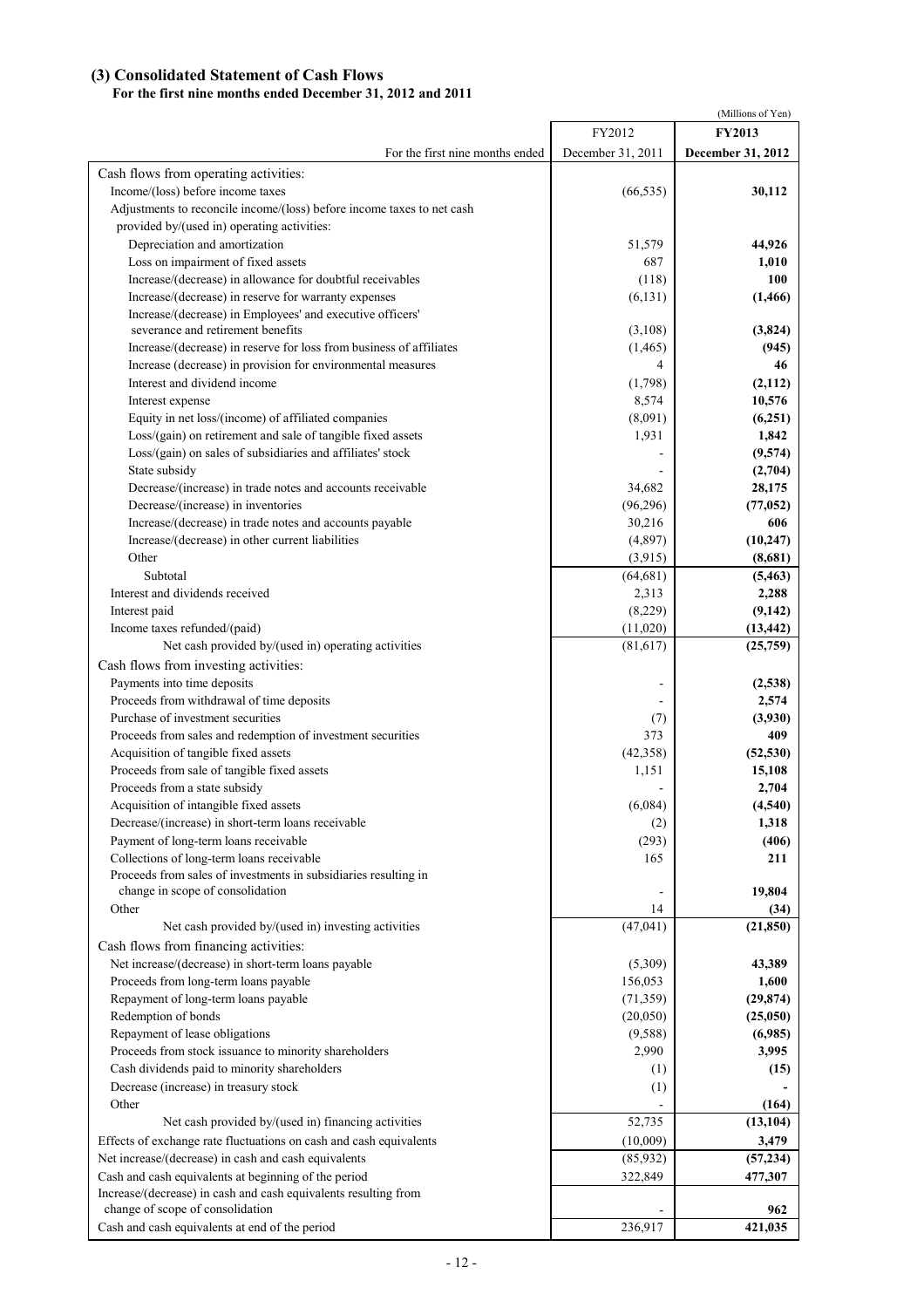### **(4) Note on the Assumptions as Going Concern**

None

### **(5) Significant Changes in the Amount of Equity**

None

### **(6) Segment Information**

### I. FY2012 First Nine Months (April 1, 2011 through December 31, 2011)

### **1) Sales and Income or Loss by Reportable Segments**

(Millions of Yen)

|                                                     |           | Reportable Segments                                   |         |                        |                          |            |           |
|-----------------------------------------------------|-----------|-------------------------------------------------------|---------|------------------------|--------------------------|------------|-----------|
| FY2012 First Nine Months<br>Ended December 31, 2011 | Japan     | Other<br>North<br>Total<br>Europe<br>America<br>areas |         | Adjustment<br>(Note 1) | Consolidated<br>(Note 2) |            |           |
| Net sales:                                          |           |                                                       |         |                        |                          |            |           |
| Outside customers                                   | 601,274   | 382,500                                               | 227,478 | 207,050                | 1,418,302                |            | 1,418,302 |
| Inter-segment                                       | 667,512   | 2,550                                                 | 9.141   | 840                    | 680,043                  | (680, 043) |           |
| Total                                               | ,268,786  | 385,050                                               | 236,619 | 207,890                | 2,098,345                | (680, 043) | 1,418,302 |
| Segment income/(loss)                               | (42, 139) | (33, 077)                                             | 6,855   | 7,334                  | (61, 027)                | 6,748      | (54,279)  |

Notes: 1. The adjustment on segment income/(loss) are eliminations of inter-segment transactions.

2. Segment income/(loss) is reconciled with the operating income/(loss) in the consolidated statement of operations for FY2012 first nine months ended December 31, 2011.

### **2) Impairment Loss on Fixed Assets and Goodwill by Reportable Segment**

In FY2012 first nine months ended December 31, 2011, impairment losses on fixed assets, gains from negative goodwill and changes in the amount of goodwill, that were material, were not recognized.

### **II. FY2013 First Nine Months (April 1, 2012 through December 31, 2012)**

### **1) Sales and Income or Loss by Reportable Segments**

Reportable Segments **FY2013 First Nine Months** North North Other **North Other Adjustment Consolidated Ended December 31, 2012** Japan America Europe areas Total (Note 1) (Note 2) Net sales: Outside customers **569,642 438,438 222,831 304,279 1,535,190 - 1,535,190** Inter-segment **769,054 1,928 7,807 713 779,502 (779,502) -** Total **1,338,696 440,366 230,638 304,992 2,314,692 (779,502) 1,535,190** Segment income/(loss) **50,992** (38,281) 2,165 14,188 29,064 (9,423) 19,641 (Millions of Yen)

Notes: 1. The adjustment on segment income/(loss) are eliminations of inter-segment transactions.

2. Segment income/(loss) is reconciled with the operating income/(loss) in the consolidated statement of operations for FY2013 first nine months ended December 31, 2012.

### **2) Impairment Loss on Fixed Assets and Goodwill by Reportable Segment**

In FY2013 first nine months ended December 31, 2012, impairment losses on fixed assets, gains from negative goodwill and changes in the amount of goodwill, that were material, were not recognized.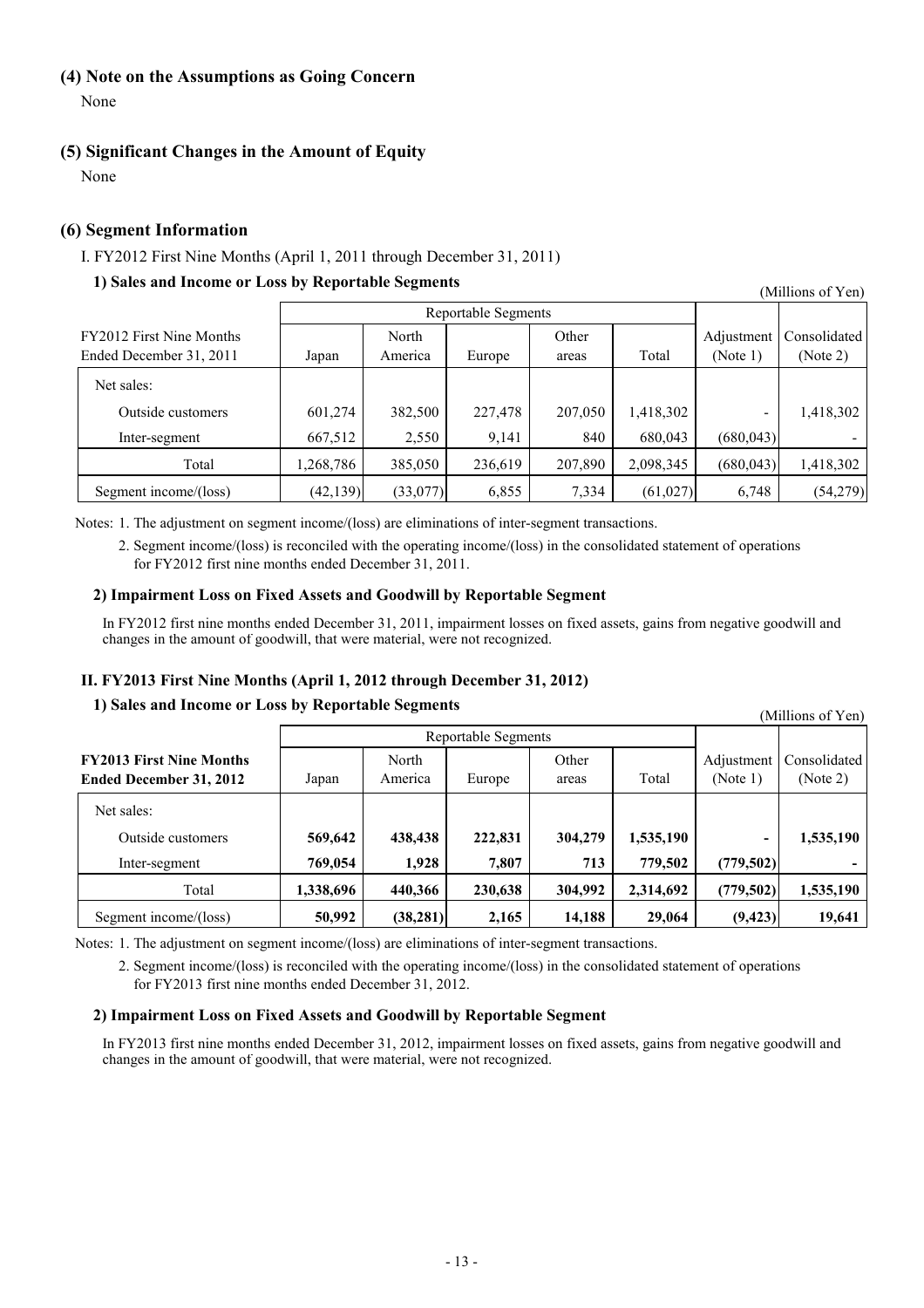### **3) Changes in Reportable Segments**

(Significant Changes in calculation for segment income or loss)

From the first quarter of Fiscal Year ending March 31, 2013, Mazda has changed its useful lives for most of tangible fixed assets and residual values for all of the tangible fixed assets. As a results, segment income of "Japan" for the first nine months of Fiscal Year ending March 31, 2013 increased by 3,754 million yen.

In addition, from the first quarter of Fiscal Year ending March 31, 2013, domestic consolidated subsidiaries grouped in "Japan" segment have changed the depreciation method due to the revision of Japanse Corporation Tax Law. The effect of this change on segment income for the first nine months of Fiscal Year ending March 31, 2013 was immaterial.

In detail, please refer to "(2) Changes in accounting policies / Changes in accounting estimates / Restatement" on Page 4.

### **(7) Changes in Consolidation Scope and Application of Equity Method**

(Changes in scope of consolidation)

From the first quarter of Fiscal Year ending March 31, 2013, Logistics Alliance (Thailand) Co., Ltd. and Kurashiki Kako (Dalian) Co., Ltd. were included in the scope of consolidation due to increase in their materiality.

From the second quarter of Fiscal Year ending March 31, 2013, Toyo Advanced Technologies Co., Ltd. and its subsidiary company of Microtechno Corporation were excluded from the scope of consolidation due to sale of a part of shares in Toyo Advanced Technologies Co., Ltd. In addition, Mazda Motor Manufacturing Rus, OOO, whose company name was changed to MAZDA SOLLERS Manufacturing Rus LLC, was excluded from the scope of consolidation due to decrease in the ratio of voting right with an allocation of new shares to a third party.

From the third quarter of Fiscal Year ending March 2013, newly founded Mazda Malaysia Sdn. Bhd. was included in the scope of consolidation.

(Changes in scope of equity method)

From the second quarter of Fiscal Year ending March 31, 2013, Toyo Advanced Technologies Co., Ltd. was included in the equity method-applied affiliate due to sale of a part of shares. In addition, MAZDA SOLLERS Manufacturing Rus LLC was included in the equity method-applied affiliate due to an allocation of new shares to a third party.

From the third quarter of Fiscal Year ending March 2013, after Changan Ford Mazda Automobile Co.,Ltd. was restructured into two separate joint ventures, Changan Mazda Automobile Co.,Ltd., one of the joint ventures, was included in the equity method-applied affiliate.

### **(8) Additional Information**

(Adoption of Consolidated taxation system)

From the first quarter of Fiscal Year ending March 31, 2013, Consolidated taxation system has been adopted.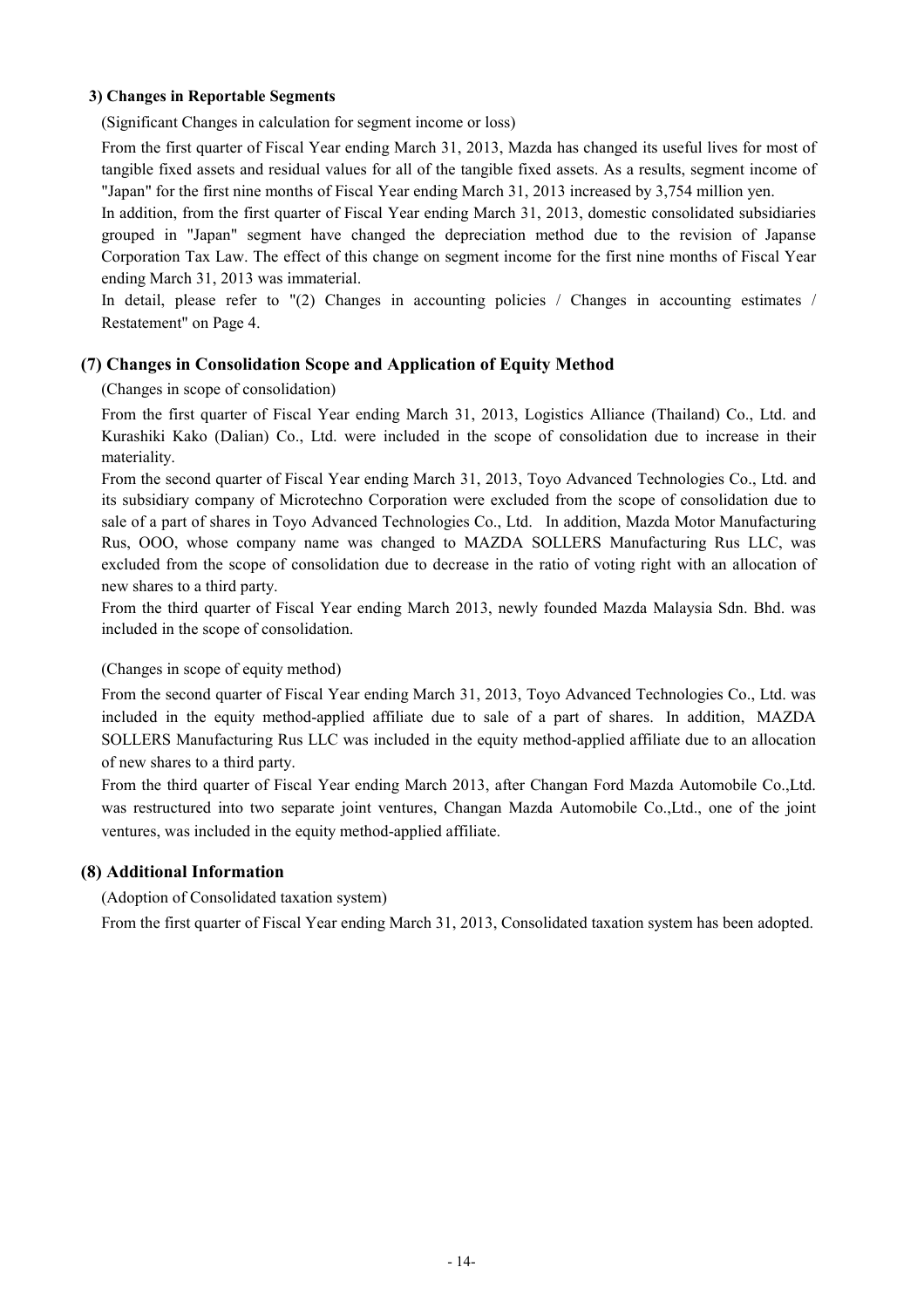### **4. Supplementary Information**

### **Production and Sales Information**

### **a) Production Volume**

|       |                | FY2012 First Nine Months<br>Ended December 31, 2011 | <b>FY2013 First Nine Months</b><br>Ended December 31, 2012 | Increase / (Decrease) |
|-------|----------------|-----------------------------------------------------|------------------------------------------------------------|-----------------------|
| Japan | Passenger cars | units<br>622,249                                    | units<br>621,518                                           | units<br>(731)        |
|       | Trucks         | 11,897                                              | 11,604                                                     | (293)                 |
|       | Total          | 634,146                                             | 633,122                                                    | (1,024)               |

Note: Production volume figures do not include those Mazda-brand vehicles produced by the following joint venture assembly plants with Ford Motor Company (that are accounted for by the equity method):

|                                   | FY2012 First Nine Months | <b>FY2013 First Nine Months</b> |                       |
|-----------------------------------|--------------------------|---------------------------------|-----------------------|
|                                   | Ended December 31, 2011  | Ended December 31, 2012         | Increase / (Decrease) |
| AutoAlliance International, Inc.  | 25,239 units             | 37,563 units                    | $12,324$ units        |
| AutoAlliance (Thailand) Co., Ltd. | 65,650 units             | 84,881 units                    | $19.231$ units        |

### **b) Sales by Reportable Segment**

|               | FY2012 First Nine Months<br>Ended December 31, 2011 | <b>FY2013 First Nine Months</b><br><b>Ended December 31, 2012</b> | Increase / (Decrease) |
|---------------|-----------------------------------------------------|-------------------------------------------------------------------|-----------------------|
|               | millions of yen                                     | millions of yen                                                   | millions of yen       |
| Japan         | 601,274                                             | 569,642                                                           | (31,632)              |
| North America | 382,500                                             | 438,438                                                           | 55,938                |
| Europe        | 227,478                                             | 222,831                                                           | (4,647)               |
| Other areas   | 207,050                                             | 304,279                                                           | 97,229                |
| Total         | .418,302                                            | 1,535,190                                                         | 116,888               |

Note: Inter-segment transactions are eliminated from the sales figures shown in the above table.

#### **c) Sales by Product Type**

|                            |                      | FY2012 First Nine Months<br>Ended December 31, 2011 |                      | <b>FY2013 First Nine Months</b><br>Ended December 31, 2012 | Increase / (Decrease) |                 |  |
|----------------------------|----------------------|-----------------------------------------------------|----------------------|------------------------------------------------------------|-----------------------|-----------------|--|
|                            | units                | millions of yen                                     | units                | millions of yen                                            | units                 | millions of yen |  |
| Vehicles                   | 1,025,391<br>701,173 |                                                     | 1,197,822<br>745,839 |                                                            | 44,666                | 172,431         |  |
| Knockdown Parts (Overseas) |                      | 73,784                                              |                      | 45,925                                                     |                       | (27, 859)       |  |
| Parts                      |                      | 149,389                                             |                      | 139,341                                                    |                       | (10,048)        |  |
| Other                      |                      | 169,738                                             |                      | 152,102                                                    |                       | (17, 636)       |  |
| Total                      |                      | 1,418,302                                           |                      | 1,535,190                                                  |                       | 116,888         |  |

#### **< Wholesales Volume by Market >**

|          |                | FY2012 First Nine Months<br>Ended December 31, 2011 | <b>FY2013 First Nine Months</b><br><b>Ended December 31, 2012</b> | Increase / (Decrease) |
|----------|----------------|-----------------------------------------------------|-------------------------------------------------------------------|-----------------------|
| Vehicles | Japan          | units<br>154,833                                    | units<br>157,185                                                  | units<br>2,352        |
|          | North America  | 244,439                                             | 260,650                                                           | 16,211                |
|          | Europe         | 110,637                                             | 105,996                                                           | (4, 641)              |
|          | Other areas    | 191,264                                             | 222,008                                                           | 30,744                |
|          | Overseas Total | 546,340                                             | 588,654                                                           | 42,314                |
| Total    |                | 701,173                                             | 745,839                                                           | 44,666                |